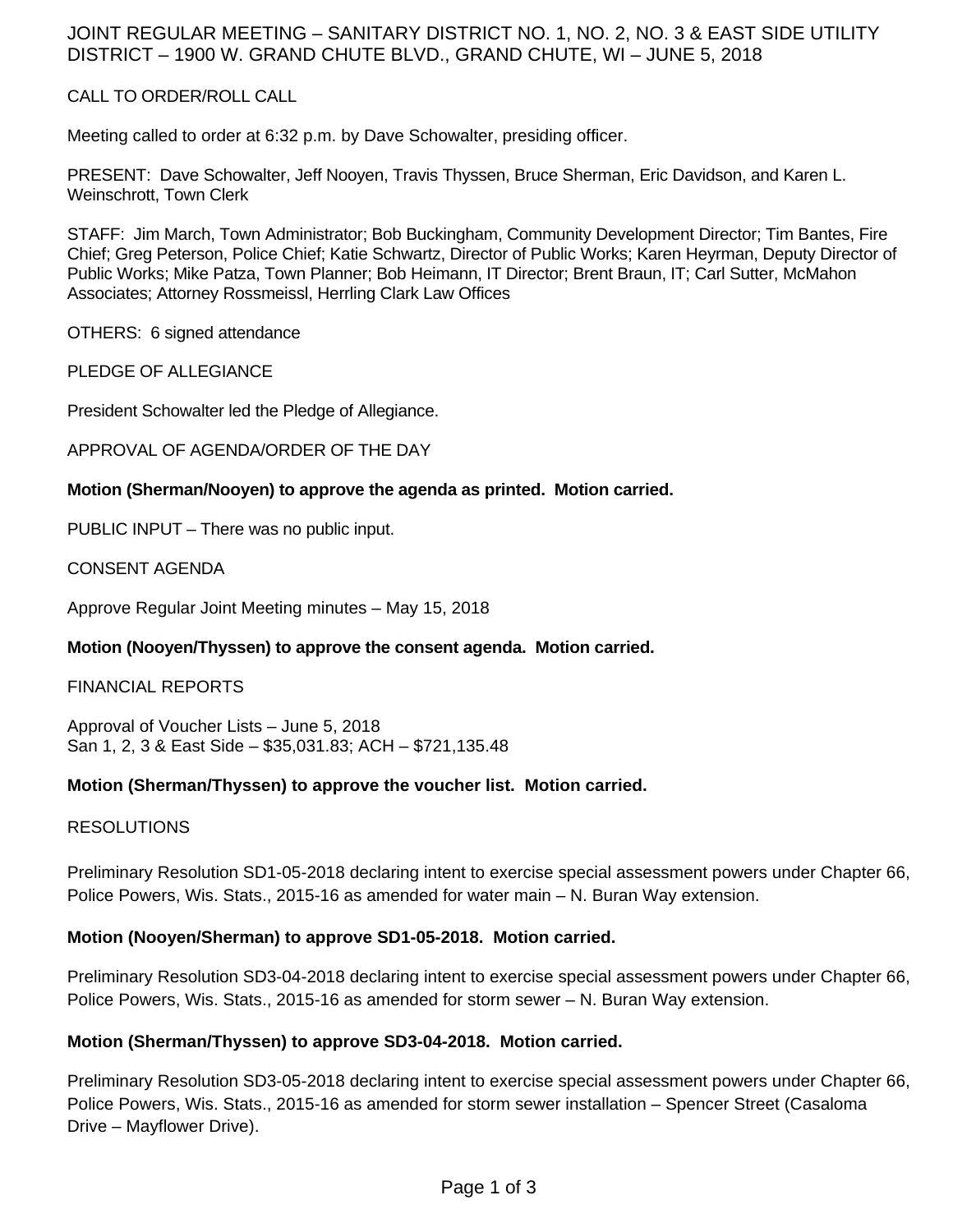# JOINT REGULAR MEETING – SANITARY DISTRICT NO. 1, NO. 2, NO. 3 & EAST SIDE UTILITY DISTRICT – 1900 W. GRAND CHUTE BLVD., GRAND CHUTE, WI – JUNE 5, 2018

## **Motion (Thyssen/Nooyen) to approve SD3-05-2018. Motion carried.**

Preliminary Resolution SD3-06-2018 declaring intent to exercise special assessment powers under Chapter 66, Police Powers, Wis. Stats., 2015-16 as amended for the storm sewer installation – Elsner Road – N. Gillett Street to Richmond Street.

## **Motion (Sherman/Davidson) to approve SD3-06-2018. Motion carried.**

Preliminary Resolution SD3-07-2018 declaring intent to exercise special assessment powers under Chapter 66, Police Powers, Wis. Stats., 2015-16 as amended for the storm sewer installation – N. Gillett Street – Elsner Road to Edgewood Drive (CTH JJ).

## **Motion (Thyssen/Sherman) to approve SD3-07-2018. Motion carried.**

Resolution SD123-09-2018 Awarding the Sale of Approximately \$9,100,000 General Obligation Promissory Notes, Series 2018A via ROLL CALL VOTE.

#### **Motion (Nooyen/Sherman) to approve SD123-09-2018 via Roll Call Vote: Sherman – Aye; Thyssen – Aye; Davidson – Aye; Nooyen – Aye; Schowalter – Aye. Motion carried.**

Resolution SD123-10-2018 Awarding the Sale of Approximately \$3,030,000 Taxable General Obligation Promissory Notes, Series 2018B via ROLL CALL VOTE.

## **Motion (Thyssen/Sherman) to approve SD123-10-2018 via Roll Call Vote: Nooyen – Aye; Thyssen – Aye; Sherman – Aye; Davidson – Aye; Schowalter – Aye. Motion carried.**

Resolution SD1-06-2018 Approving Agreement between the Town of Grand Chute and Town of Grand Chute Sanitary District No. 1 Regarding Intergovernmental Loan for Water System Projects via ROLL CALL VOTE.

## **Motion (Nooyen/Sherman) to approve SD1-06-2018 via Roll Call Vote: Sherman – Aye; Thyssen – Aye; Nooyen – Aye; Davidson – Aye; Schowalter – Aye. Motion carried.**

Resolution SD2-07-2018 Approving Agreement between the Town of Grand Chute and Town of Grand Chute Sanitary District No. 2 Regarding Intergovernmental Loan for Sanitary Sewer System Projects via ROLL CALL VOTE.

## **Motion (Sherman/Davidson) to approve SD2-07-2018 via Roll Call Vote: Davidson – Aye; Nooyen – Aye; Thyssen – Aye; Sherman – Aye; Schowalter – Aye. Motion carried.**

Resolution SD3-08-2018 Approving Agreement between the Town of Grand Chute and Town of Grand Chute Sanitary District No. 3 Regarding Intergovernmental Loan for Storm Water Management System Projects via ROLL CALL VOTE.

## **Motion (Thyssen/Nooyen) to approve SD3-08-2018 via Roll Call Vote: Thyssen – Aye; Davidson – Aye; Sherman – Aye; Nooyen – Aye; Schowalter – Aye. Motion carried.**

ADJOURNMENT

## **Motion (Nooyen/Sherman) to adjourn. Motion carried.**

Meeting adjourned 6:39 p.m.